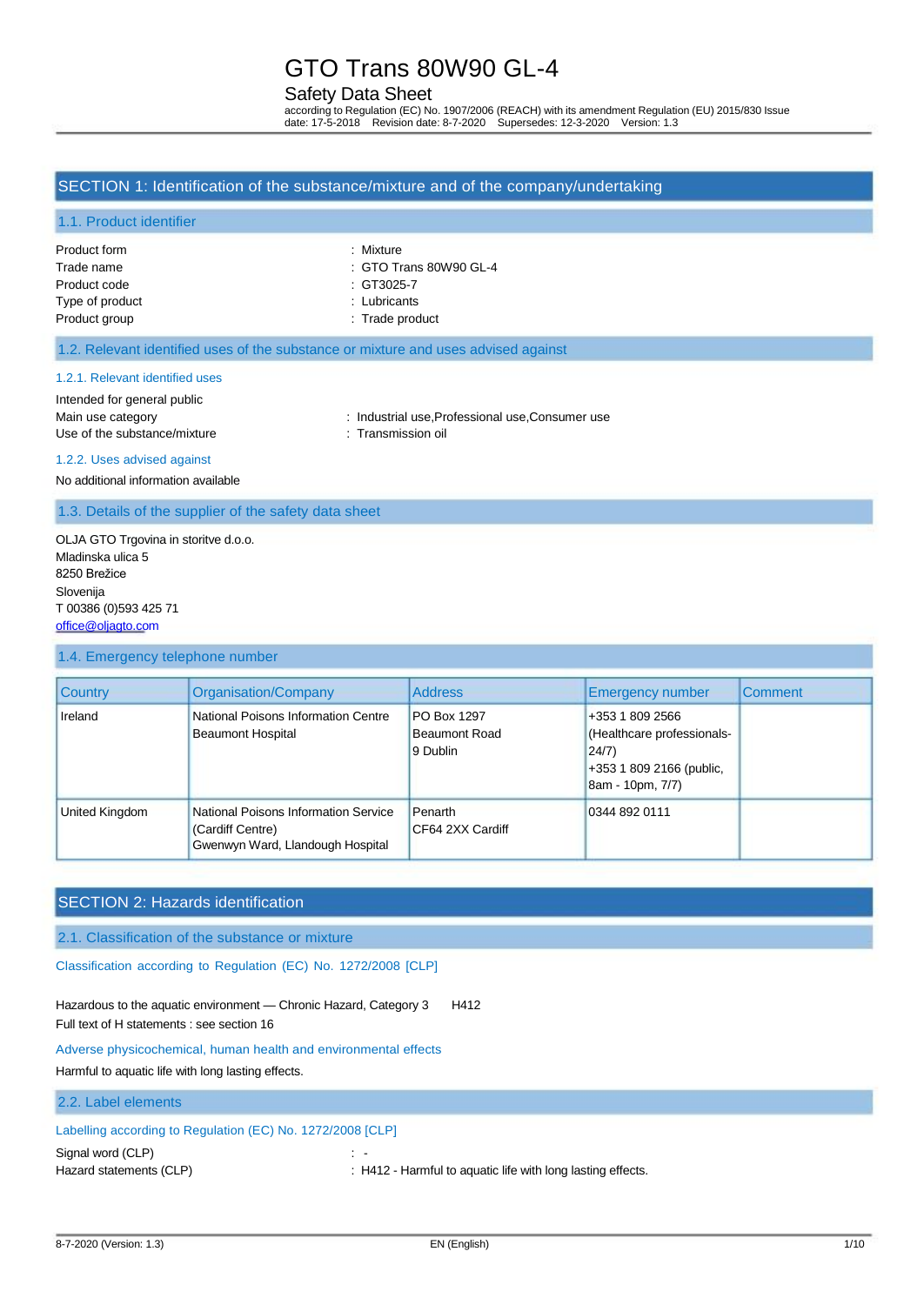### Safety Data Sheet

according to Regulation (EC) No. 1907/2006 (REACH) with its amendment Regulation (EU) 2015/830

Precautionary statements (CLP) : P273 - Avoid release to the environment.

P501 - Dispose of contents/container to hazardous or special waste collection point, in accordance with local, regional, national and/or international regulation.

2.3. Other hazards

No additional information available

# SECTION 3: Composition/information on ingredients

#### 3.1. Substances

#### Not applicable

#### 3.2. Mixtures

Comments Comments and Comments of the Comments of the Muslim of the Highly refined mineral oils and additives.

| <b>Name</b>                                                                                                                     | <b>Product identifier</b>                                                                                | $\%$      | Classification according to<br>Regulation (EC) No.<br>1272/2008 [CLP]                                                                                                                                                                           |
|---------------------------------------------------------------------------------------------------------------------------------|----------------------------------------------------------------------------------------------------------|-----------|-------------------------------------------------------------------------------------------------------------------------------------------------------------------------------------------------------------------------------------------------|
| Distillates (petroleum), solvent-dewaxed light<br>paraffinic<br>substance with a Community workplace exposure limit<br>(Note L) | (CAS-No.) 64742-56-9<br>(EC-No.) 265-159-2<br>(EC Index-No.) 649-469-00-9<br>(REACH-no) 01-2119480132-48 | < 1       | Asp. Tox. 1, H304                                                                                                                                                                                                                               |
| Amines, C10-14-tert-alkyl                                                                                                       | (CAS-No.) (68955-53-3)<br>(EC-No.) 701-175-2<br>(REACH-no) 01-2119456798-18                              | $0,1 - 1$ | Acute Tox. 4 (Oral), H302<br>Acute Tox. 3 (Dermal), H311<br>Acute Tox. 2 (Inhalation: vapour),<br>H330<br>Skin Corr. 1B, H314<br>Eye Dam. 1, H318<br>Skin Sens. 1A, H317<br>STOT SE 3, H335<br>Aquatic Acute 1, H400<br>Aquatic Chronic 1, H410 |
| (Z)-octadec-9-enylamine                                                                                                         | (CAS-No.) 112-90-3<br>(EC-No.) 204-015-5                                                                 | < 1       | Acute Tox. 4 (Oral), H302<br>Skin Corr. 1B, H314<br>Eye Dam. 1, H318<br>STOT SE 3, H335<br>STOT RE 2, H373<br>Asp. Tox. 1, H304<br>Aquatic Acute 1, H400<br>Aquatic Chronic 1, H410                                                             |

Comments : The highly refined mineral oil contains <3% (w/w) DMSOextract, according to IP346.

Note L: The classification as a carcinogen need not apply if it can be shown that the substance contains less than 3 % DMSO extract as measured by IP 346 'Determination of polycyclic aromatics in unused lubricating base oils and asphaltene free petroleum fractions — Dimethyl sulphoxide extraction refractive index method', Institute of Petroleum, London. This note applies only to certain complex oil-derived substances in Part 3. Full text of H-statements: see section 16

| <b>SECTION 4: First aid measures</b>                                                                                                                                                     |                                                                                                                                                                                                                                                                                                                   |
|------------------------------------------------------------------------------------------------------------------------------------------------------------------------------------------|-------------------------------------------------------------------------------------------------------------------------------------------------------------------------------------------------------------------------------------------------------------------------------------------------------------------|
| 4.1. Description of first aid measures                                                                                                                                                   |                                                                                                                                                                                                                                                                                                                   |
| First-aid measures general<br>First-aid measures after inhalation<br>First-aid measures after skin contact<br>First-aid measures after eye contact<br>First-aid measures after ingestion | : If you feel unwell, seek medical advice (show the label where possible).<br>: Remove person to fresh air and keep comfortable for breathing. :<br>Wash skin with plenty of water.<br>: Rinse eyes with water as a precaution.<br>: Do not induce vomiting. Call a poison center or a doctor if you feel unwell. |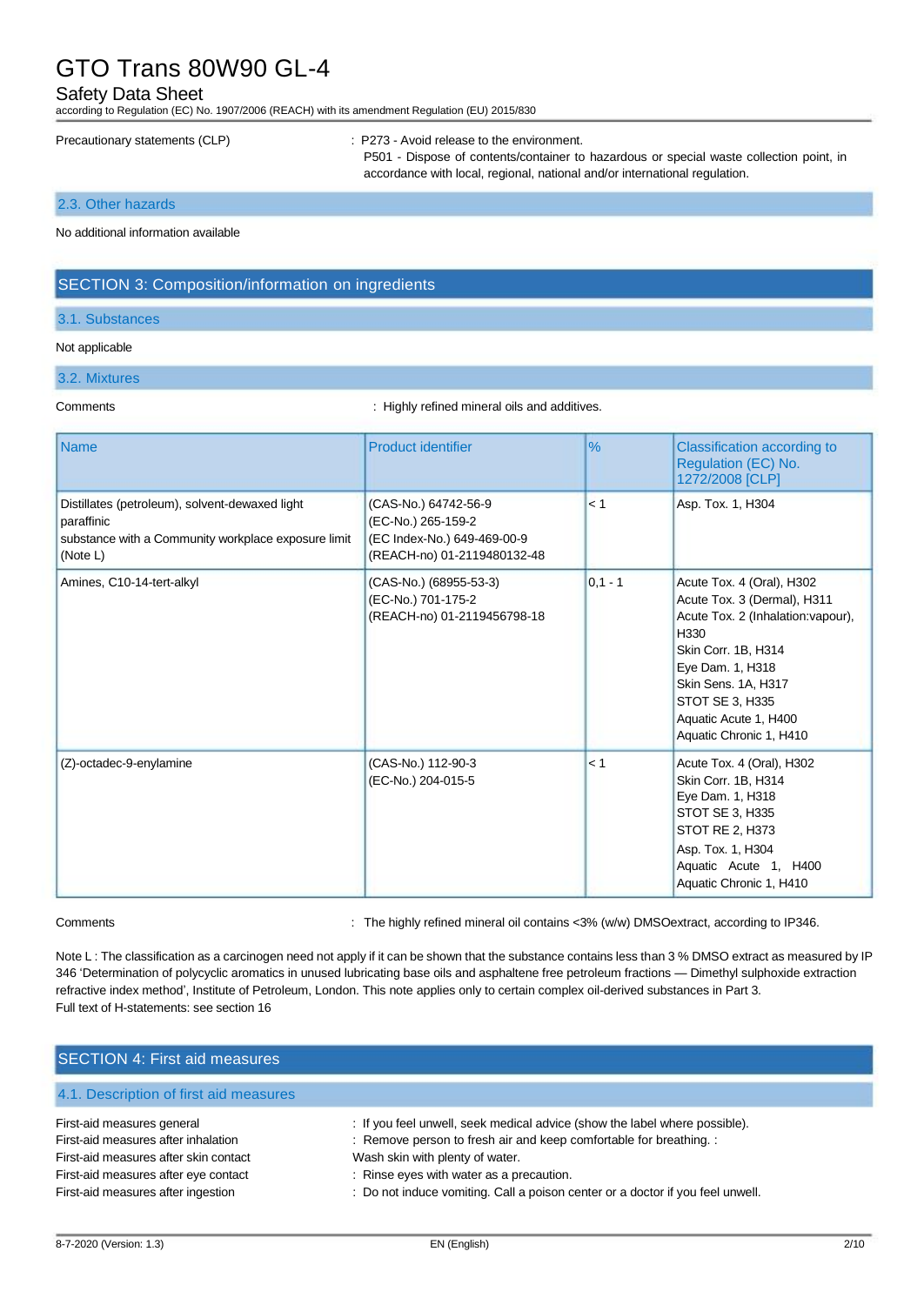### Safety Data Sheet

according to Regulation (EC) No. 1907/2006 (REACH) with its amendment Regulation (EU) 2015/830

| 4.2. Most important symptoms and effects, both acute and delayed                |                                                                                                                                                                                                              |
|---------------------------------------------------------------------------------|--------------------------------------------------------------------------------------------------------------------------------------------------------------------------------------------------------------|
| Symptoms/effects<br>Symptoms/effects after ingestion                            | : No additional information available. Not expected to present a significant hazard under<br>anticipated conditions of normal use.<br>: May result in aspiration into the lungs, causing chemical pneumonia. |
| 4.3. Indication of any immediate medical attention and special treatment needed |                                                                                                                                                                                                              |

Treat symptomatically.

# SECTION 5: Firefighting measures 5.1. Extinguishing media Suitable extinguishing media : Water spray. Dry powder. Foam. Carbon dioxide. Unsuitable extinguishing media **interpretent manufation** : Do not use a heavy water stream. 5.2. Special hazards arising from the substance or mixture Fire hazard : Combustible liquid. Hazardous decomposition products in case of fire : Incomplete combustion releases dangerous carbon monoxide, carbon dioxide and other toxic gases. 5.3. Advice for firefighters Protection during firefighting **interest and the CO** not attempt to take action without suitable protective equipment. Self-contained breathing apparatus. Complete protective clothing.

| <b>SECTION 6: Accidental release measures</b>                            |                                                                                                                                                                |  |
|--------------------------------------------------------------------------|----------------------------------------------------------------------------------------------------------------------------------------------------------------|--|
| 6.1. Personal precautions, protective equipment and emergency procedures |                                                                                                                                                                |  |
| 6.1.1. For non-emergency personnel<br>Emergency procedures               | : Ventilate spillage area.                                                                                                                                     |  |
| 6.1.2. For emergency responders                                          |                                                                                                                                                                |  |
| Protective equipment                                                     | : Do not attempt to take action without suitable protective equipment. For further information<br>refer to section 8: "Exposure controls/personal protection". |  |
| 6.2. Environmental precautions                                           |                                                                                                                                                                |  |
| Avoid release to the environment.                                        |                                                                                                                                                                |  |
| 6.3. Methods and material for containment and cleaning up                |                                                                                                                                                                |  |
| Methods for cleaning up<br>Other information                             | : Take up liquid spill into absorbent material.<br>: Dispose of materials or solid residues at an authorized site.                                             |  |

6.4. Reference to other sections

For further information refer to section 13.

| SECTION 7: Handling and storage                                   |                                                                                                                                                                                                          |
|-------------------------------------------------------------------|----------------------------------------------------------------------------------------------------------------------------------------------------------------------------------------------------------|
| 7.1. Precautions for safe handling                                |                                                                                                                                                                                                          |
| Precautions for safe handling<br>Hygiene measures                 | : Provide good ventilation in process area to prevent formation of vapour.<br>: Wash hands and other exposed areas with mild soap and water before eating, drinking or<br>smoking and when leaving work. |
| 7.2. Conditions for safe storage, including any incompatibilities |                                                                                                                                                                                                          |
| Storage conditions<br>Storage temperature                         | : Keep container closed when not in use. Keep in a cool, well-ventilated place away from<br>heat.<br>$: 0 - 40 °C$                                                                                       |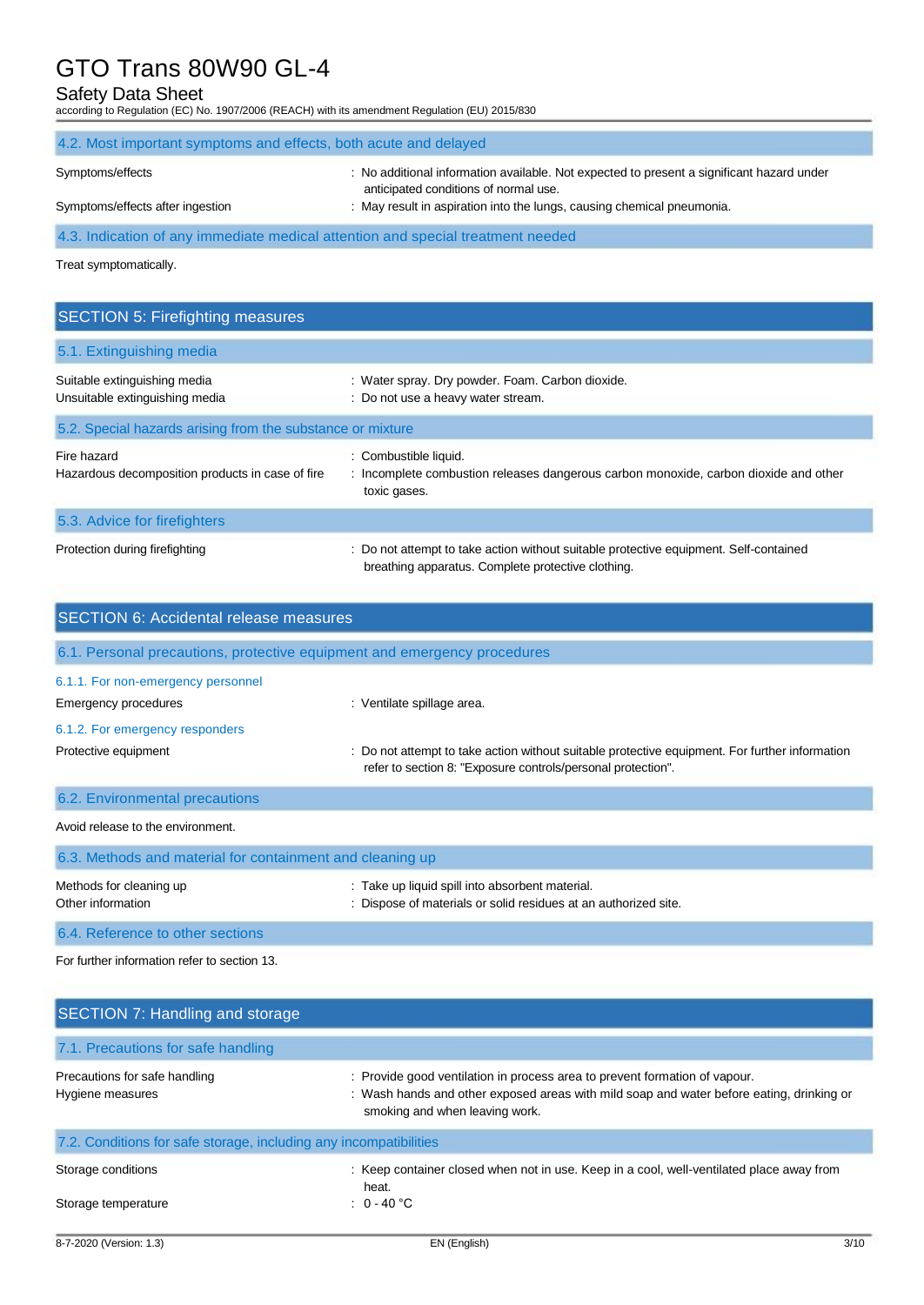## Safety Data Sheet

according to Regulation (EC) No. 1907/2006 (REACH) with its amendment Regulation (EU) 2015/830

### 7.3. Specific end use(s)

#### No additional information available

| SECTION 8: Exposure controls/personal protection                                                                                                           |                                           |
|------------------------------------------------------------------------------------------------------------------------------------------------------------|-------------------------------------------|
| 8.1. Control parameters                                                                                                                                    |                                           |
| GTO Trans 80W90 GL-4                                                                                                                                       |                                           |
| <b>EU - Occupational Exposure Limits</b>                                                                                                                   |                                           |
| Exposure limits/standards for materials that can be<br>formed when handling this product. When<br>mists/aerosols can occur the following is<br>recommended | 5 mg/mł - ACGIH TLV (inhalable fraction). |

| Distillates (petroleum), solvent-dewaxed light paraffinic (64742-56-9) |                      |  |  |
|------------------------------------------------------------------------|----------------------|--|--|
| <b>EU - Occupational Exposure Limits</b>                               |                      |  |  |
| $\vert$ IOELV TWA (mg/mł)                                              | $5 \,\mathrm{mg/mL}$ |  |  |
| 8.2. Exposure controls                                                 |                      |  |  |

Appropriate engineering controls:

Ensure good ventilation of the work station.

| Materials for protective clothing: |  |
|------------------------------------|--|
| Wear suitable protective clothing  |  |

| Hand protection:         |                      |                        |                |             |                   |
|--------------------------|----------------------|------------------------|----------------|-------------|-------------------|
| <b>Protective gloves</b> |                      |                        |                |             |                   |
| Type                     | Material             | Permeation             | Thickness (mm) | Penetration | Standard          |
| Reusable gloves          | Nitrile rubber (NBR) | $6$ ( $>$ 480 minutes) | $\geq 0.35$    |             | <b>EN ISO 374</b> |

| Eye protection: |                |                        |               |  |
|-----------------|----------------|------------------------|---------------|--|
| Safety glasses  |                |                        |               |  |
| <b>Type</b>     | <b>Use</b>     | <b>Characteristics</b> | Standard      |  |
| Safety glasses  | <b>Droplet</b> | clear                  | <b>EN 166</b> |  |

| Skin and body protection:         |  |
|-----------------------------------|--|
| Wear suitable protective clothing |  |
|                                   |  |

Respiratory protection:

In case of insufficient ventilation, wear suitable respiratory equipment

Personal protective equipment symbol(s):



Environmental exposure controls: Avoid release to the environment.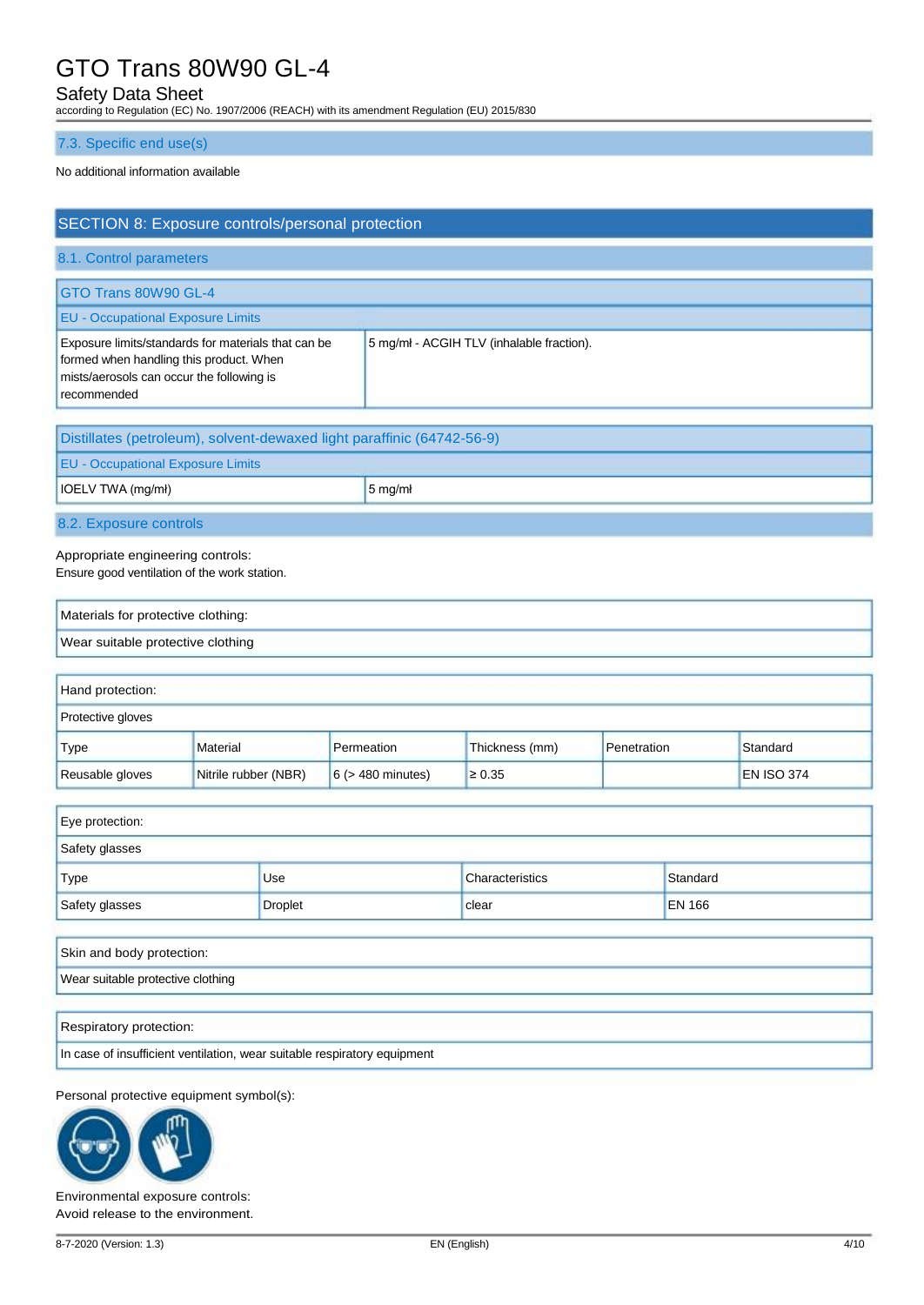## Safety Data Sheet

according to Regulation (EC) No. 1907/2006 (REACH) with its amendment Regulation (EU) 2015/830

### SECTION 9: Physical and chemical properties

### 9.1. Information on basic physical and chemical properties

| Physical state                                  | : Liquid                                         |
|-------------------------------------------------|--------------------------------------------------|
| Colour                                          | brown.                                           |
| Odour                                           | No data available                                |
| Odour threshold                                 | No data available                                |
| рH                                              | : No data available                              |
| Relative evaporation rate (butylacetate=1)      | : No data available                              |
| Melting point                                   | Not applicable                                   |
| Freezing point                                  | -27 °C - ASTM D5950 (pour point)                 |
| Boiling point                                   | : No data available                              |
| Flash point                                     | $: 214 °C - ASTM D92 (COC)$                      |
| Auto-ignition temperature                       | No data available                                |
| Decomposition temperature                       | : No data available                              |
| Flammability (solid, gas)                       | Not applicable                                   |
| Vapour pressure                                 | : No data available                              |
| Relative vapour density at 20 °C                | No data available                                |
| Relative density                                | : No data available                              |
| Density                                         | 0,885 kg/l (15 °C) - ASTM D4052                  |
| Solubility                                      | : Water: Practically not miscible.               |
| Partition coefficient n-octanol/water (Log Pow) | No data available                                |
| Viscosity, kinematic                            | 150,5 mm /s (40 °C) - ASTM D7279                 |
| Viscosity, dynamic                              | No data available                                |
| <b>Explosive properties</b>                     | Presents no particular fire or explosion hazard. |
| Oxidising properties                            | No data available                                |
| <b>Explosive limits</b>                         | No data available                                |
| 9.2. Other information                          |                                                  |
|                                                 |                                                  |

VOC content : 0 %

## SECTION 10: Stability and reactivity

#### 10.1. Reactivity

The product is non-reactive under normal conditions of use, storage and transport.

10.2. Chemical stability

Stable under normal conditions.

10.3. Possibility of hazardous reactions

Reacts violently with (strong) oxidizers.

10.4. Conditions to avoid

None under recommended storage and handling conditions (see section 7).

10.5. Incompatible materials

No additional information available

10.6. Hazardous decomposition products

No decomposition if stored normally.

## SECTION 11: Toxicological information

# 11.1. Information on toxicological effects

Acute toxicity (oral) **Example 2** CHC 2014 1 CHC 2015 1 Not classified Acute toxicity (dermal) **Example 2** Contract 2 Contract 2 Contract 2 Contract 2 Contract 2 Contract 2 Contract 2 Contract 2 Contract 2 Contract 2 Contract 2 Contract 2 Contract 2 Contract 2 Contract 2 Contract 2 Contract 2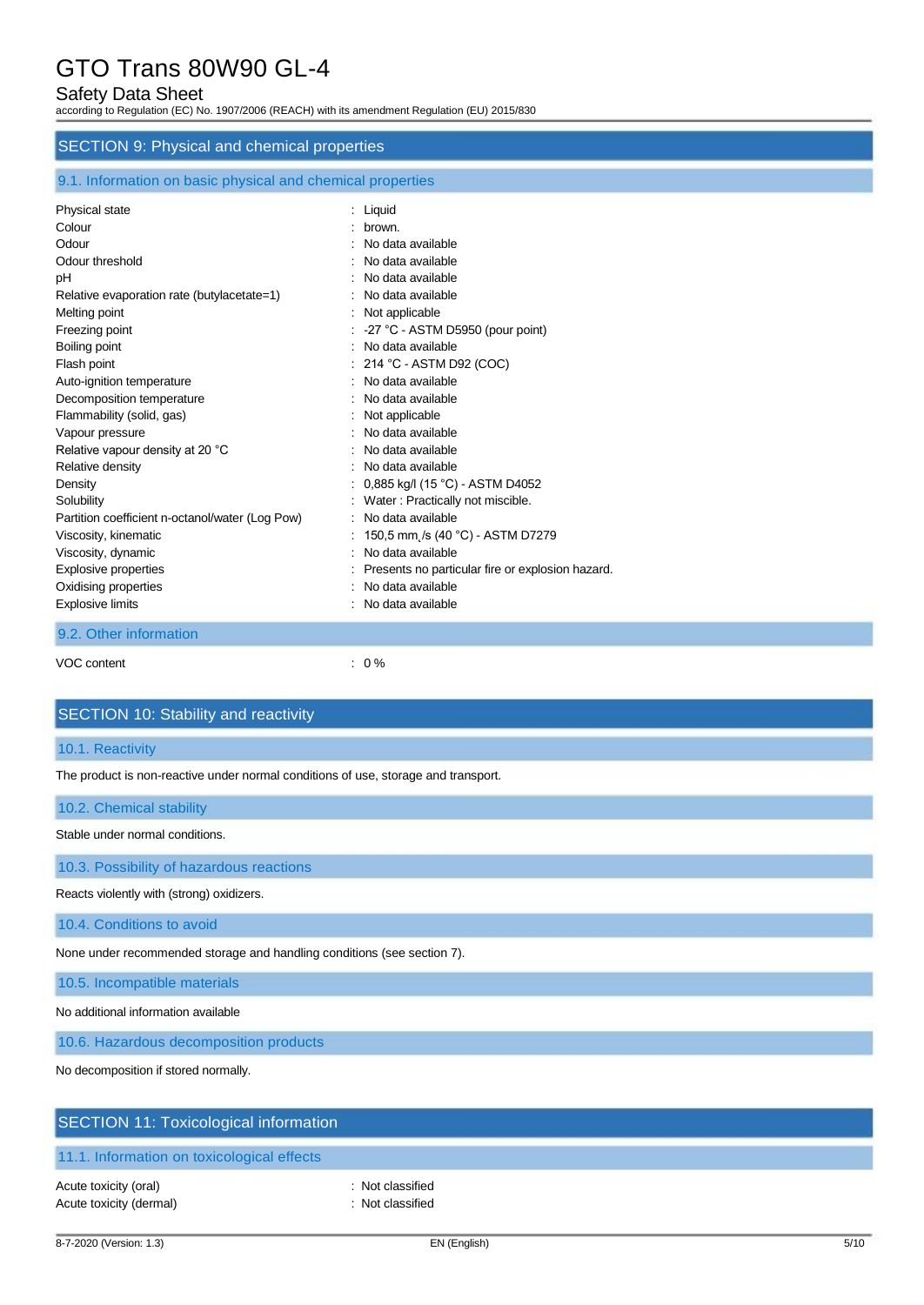# Safety Data Sheet

according to Regulation (EC) No. 1907/2006 (REACH) with its amendment Regulation (EU) 2015/830

Acute toxicity (inhalation) **in the case of the contract of the contract of the contract of the contract of the contract of the contract of the contract of the contract of the contract of the contract of the contract of th** 

| Amines, C10-14-tert-alkyl ((68955-53-3)) |                                        |
|------------------------------------------|----------------------------------------|
| LD50 oral rat                            | 612 mg/kg bodyweight (OECD 401 method) |
| LD50 dermal rat                          | 251 mg/kg bodyweight (OECD 402 method) |
| LC50 inhalation rat (Vapours - mg/l/4h)  | $1,19 \,\mathrm{mq}/l/4h$              |

| Distillates (petroleum), solvent-dewaxed light paraffinic (64742-56-9) |                        |
|------------------------------------------------------------------------|------------------------|
| LD50 oral rat                                                          | $>$ 5000 mg/kg         |
| LD50 dermal rabbit                                                     | $>$ 5000 mg/kg         |
| LC50 inhalation rat (Dust/Mist - mg/l/4h)                              | $5,53 \text{ mg/l/4h}$ |

| (Z)-octadec-9-enylamine (112-90-3) |                  |  |
|------------------------------------|------------------|--|
| LD50 oral rat                      | 1689 mg/kg       |  |
| Skin corrosion/irritation          | : Not classified |  |
| Serious eye damage/irritation      | : Not classified |  |
| Respiratory or skin sensitisation  | : Not classified |  |
| Germ cell mutagenicity             | : Not classified |  |
| Carcinogenicity                    | : Not classified |  |
| Reproductive toxicity              | : Not classified |  |
| STOT-single exposure               | : Not classified |  |
| STOT-repeated exposure             | : Not classified |  |

| Distillates (petroleum), solvent-dewaxed light paraffinic (64742-56-9) |                              |
|------------------------------------------------------------------------|------------------------------|
| LOAEL (oral, rat, 90 days)<br>125 mg/kg bodyweight/day                 |                              |
| NOAEL (subchronic, oral, animal/male, 90 days)                         | $\geq$ 2000 mg/kg bodyweight |
| NOAEL (subchronic, oral, animal/female, 90 days)                       | $\geq$ 2000 mg/kg bodyweight |

Aspiration hazard is a set of the set of the set of the set of the set of the set of the set of the set of the set of the set of the set of the set of the set of the set of the set of the set of the set of the set of the s

| GTO Trans 80W90 GL-4 |                                  |
|----------------------|----------------------------------|
| Viscosity, kinematic | 150,5 mm /s (40 °C) - ASTM D7279 |

# SECTION 12: Ecological information

| 12.1. Toxicity                                                                   |                                                                          |
|----------------------------------------------------------------------------------|--------------------------------------------------------------------------|
| Ecology - general<br>Hazardous to the aquatic environment, short-term<br>(acute) | : Harmful to aquatic life with long lasting effects.<br>: Not classified |
| Hazardous to the aquatic environment, long-term<br>(chronic)                     | : Harmful to aquatic life with long lasting effects.                     |

| (Z)-octadec-9-enylamine (112-90-3) |                             |
|------------------------------------|-----------------------------|
| LC50 fish                          | $ 0,11 \text{ mg}/1 (96h) $ |
| EC50 Daphnia                       | $ 0,011 \text{ mg}/(48h) $  |
| ErC50 (algae)                      | $ 0,03 \text{ mg}/1 (96h) $ |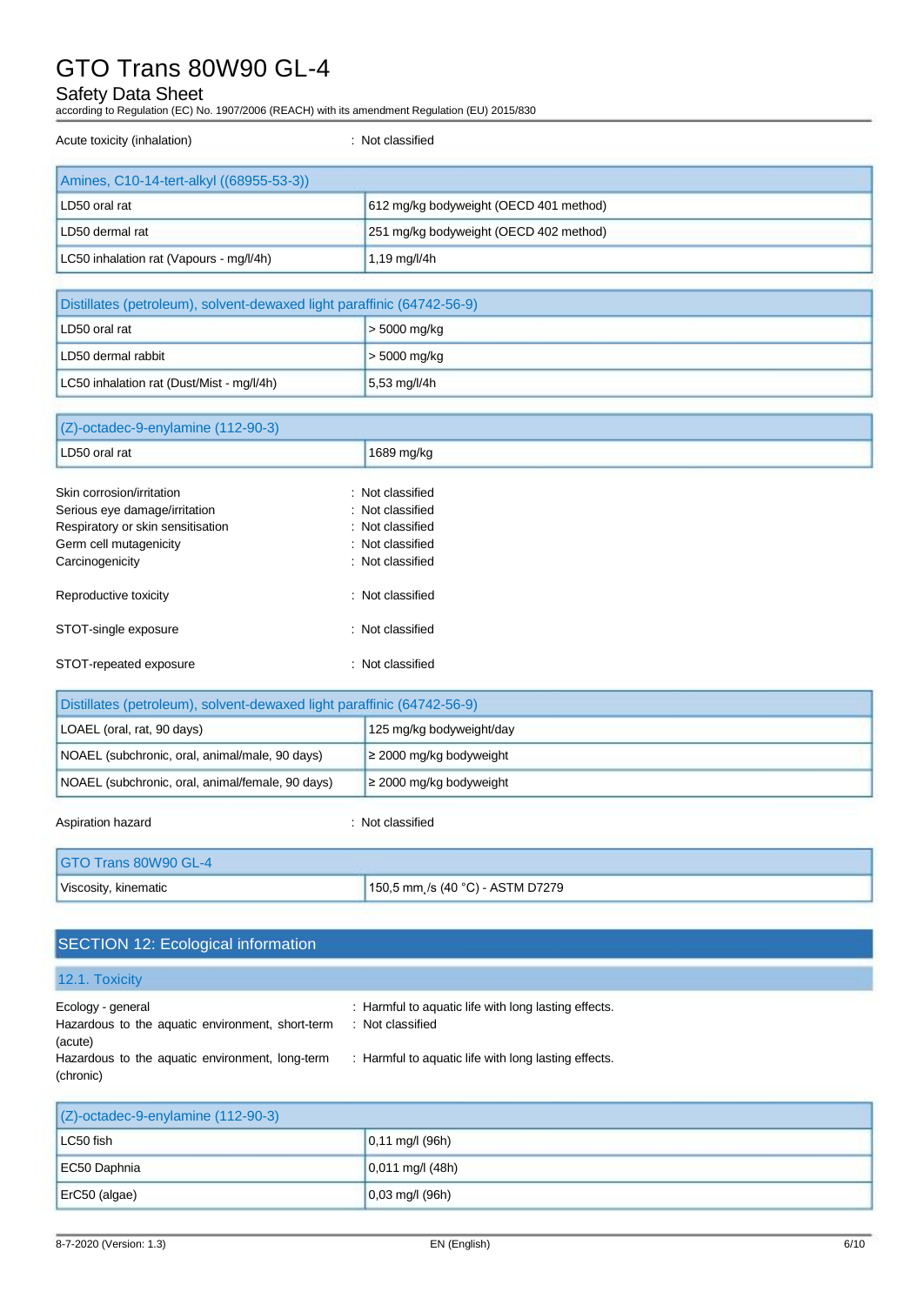# Safety Data Sheet

according to Regulation (EC) No. 1907/2006 (REACH) with its amendment Regulation (EU) 2015/830

| 12.2. Persistence and degradability                                       |                                                                                                                                                                                 |
|---------------------------------------------------------------------------|---------------------------------------------------------------------------------------------------------------------------------------------------------------------------------|
| Distillates (petroleum), solvent-dewaxed light paraffinic (64742-56-9)    |                                                                                                                                                                                 |
| Persistence and degradability                                             | Potentially biodegradable.                                                                                                                                                      |
| 12.3. Bioaccumulative potential                                           |                                                                                                                                                                                 |
| Distillates (petroleum), solvent-dewaxed light paraffinic (64742-56-9)    |                                                                                                                                                                                 |
| Partition coefficient n-octanol/water (Log Pow)                           | > 3                                                                                                                                                                             |
| 12.4. Mobility in soil                                                    |                                                                                                                                                                                 |
| Distillates (petroleum), solvent-dewaxed light paraffinic (64742-56-9)    |                                                                                                                                                                                 |
| Ecology - soil                                                            | Insoluble in water.                                                                                                                                                             |
| 12.5. Results of PBT and vPvB assessment                                  |                                                                                                                                                                                 |
| Component                                                                 |                                                                                                                                                                                 |
| Distillates (petroleum), solvent-dewaxed light<br>paraffinic (64742-56-9) | This substance/mixture does not meet the PBT criteria of REACH regulation, annex XIII<br>This substance/mixture does not meet the vPvB criteria of REACH regulation, annex XIII |
| 12.6. Other adverse effects                                               |                                                                                                                                                                                 |

No additional information available

| SECTION 13: Disposal considerations                                             |                                                                                                                                                            |
|---------------------------------------------------------------------------------|------------------------------------------------------------------------------------------------------------------------------------------------------------|
| 13.1. Waste treatment methods                                                   |                                                                                                                                                            |
| Waste treatment methods                                                         | : Do not allow into drains or water courses. Dispose of contents/container in accordance with<br>licensed collector's sorting instructions.                |
| Product/Packaging disposal recommendations<br>European List of Waste (LoW) code | : Dispose in a safe manner in accordance with local/national regulations.<br>: 13 02 05* - mineral-based non-chlorinated engine, gear and lubricating oils |

# SECTION 14: Transport information

| In accordance with ADR / RID / IMDG / IATA / ADN |                                        |               |               |               |
|--------------------------------------------------|----------------------------------------|---------------|---------------|---------------|
| <b>ADR</b>                                       | <b>IMDG</b>                            | <b>IATA</b>   | <b>ADN</b>    | <b>RID</b>    |
| 14.1. UN number                                  |                                        |               |               |               |
| Not regulated                                    | Not regulated                          | Not regulated | Not regulated | Not regulated |
| 14.2. UN proper shipping name                    |                                        |               |               |               |
| Not regulated                                    | Not regulated                          | Not regulated | Not regulated | Not regulated |
| 14.3. Transport hazard class(es)                 |                                        |               |               |               |
| Not regulated                                    | Not regulated                          | Not regulated | Not regulated | Not regulated |
| 14.4. Packing group                              |                                        |               |               |               |
| Not regulated                                    | Not regulated                          | Not regulated | Not regulated | Not regulated |
| 14.5. Environmental hazards                      |                                        |               |               |               |
| Not regulated                                    | Not regulated                          | Not regulated | Not regulated | Not regulated |
|                                                  | No supplementary information available |               |               |               |

Overland transport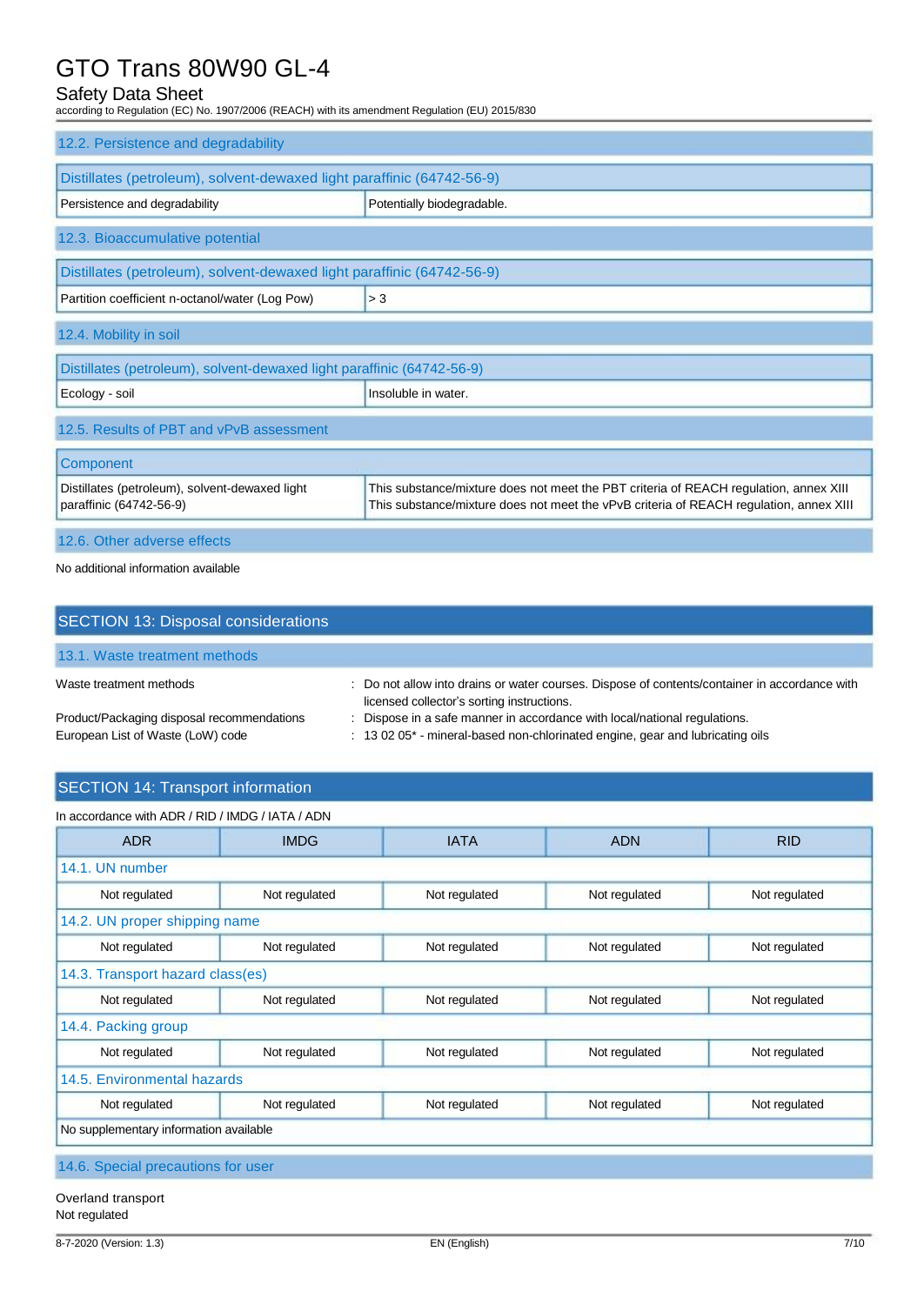### Safety Data Sheet

according to Regulation (EC) No. 1907/2006 (REACH) with its amendment Regulation (EU) 2015/830

Transport by sea Not regulated Air transport Not regulated Inland waterway transport Not regulated Rail transport Not regulated

14.7. Transport in bulk according to Annex II of Marpol and the IBC Code

#### Not applicable

#### SECTION 15: Regulatory information

15.1. Safety, health and environmental regulations/legislation specific for the substance or mixture

#### 15.1.1. EU-Regulations

| The following restrictions are applicable according to Annex XVII of the REACH Regulation (EC) No 1907/2006: |                                               |
|--------------------------------------------------------------------------------------------------------------|-----------------------------------------------|
| Reference code Applicable on                                                                                 |                                               |
| $\mathsf{I}3$                                                                                                | (Z)-octadec-9-enylamine                       |
| 3(b)                                                                                                         | $(Z)$ -octadec-9-enylamine                    |
| 3(c)                                                                                                         | GTO Trans 80W90 GL-4; (Z)-octadec-9-enylamine |

Contains no substance on the REACH candidate list

Contains no REACH Annex XIV substances

Contains no substance subject to Regulation (EU) No 649/2012 of the European Parliament and of the Council of 4 July 2012 concerning the export and import of hazardous chemicals.

Contains no substance subject to Regulation (EU) No 2019/1021 of the European Parliament and of the Council of 20 June 2019 on persistent organic pollutants

| VOC content               | $\therefore$ 0 % |
|---------------------------|------------------|
| Child-resistant fastening | : Not applicable |
| Tactile warning           | : Not applicable |

#### 15.1.2. National regulations

No additional information available

15.2. Chemical safety assessment

No chemical safety assessment has been carried out

For the following substances of this mixture a chemical safety assessment has been carried out

Distillates (petroleum), solvent-dewaxed light paraffinic

## SECTION 16: Other information

| Indication of changes: |                                |          |                 |  |
|------------------------|--------------------------------|----------|-----------------|--|
| Section                | <b>Changed item</b>            | Change   | <b>Comments</b> |  |
| 2.2                    | Precautionary statements (CLP) | Modified |                 |  |

| Abbreviations and acronyms: |                                                                                                 |
|-----------------------------|-------------------------------------------------------------------------------------------------|
| <b>ADN</b>                  | European Agreement concerning the International Carriage of Dangerous Goods by Inland Waterways |
| <b>ADR</b>                  | European Agreement concerning the International Carriage of Dangerous Goods by Road             |
| <b>ATE</b>                  | <b>Acute Toxicity Estimate</b>                                                                  |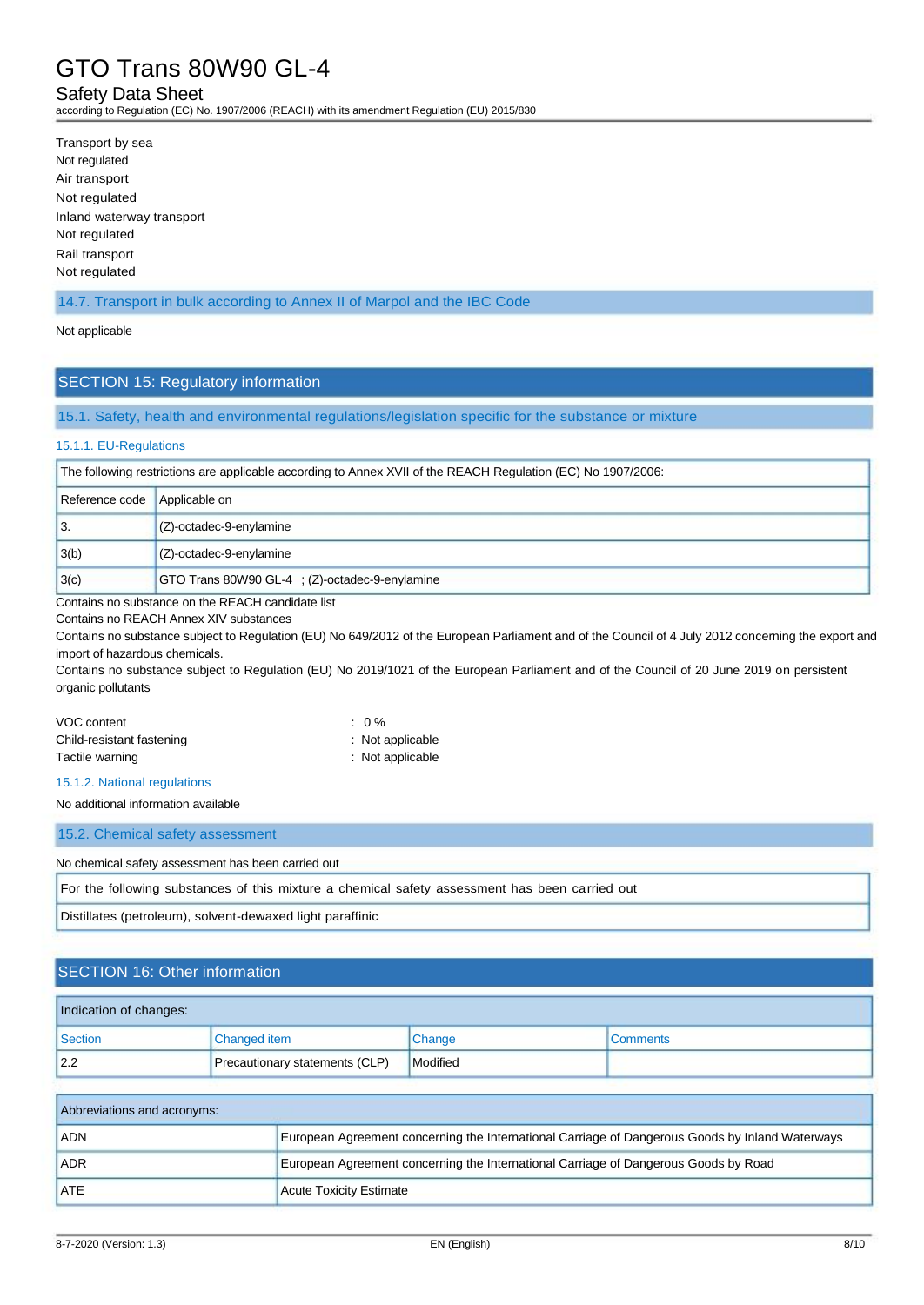# Safety Data Sheet

according to Regulation (EC) No. 1907/2006 (REACH) with its amendment Regulation (EU) 2015/830

| <b>BCF</b>   | Bioconcentration factor                                                                           |
|--------------|---------------------------------------------------------------------------------------------------|
| <b>CLP</b>   | Classification Labelling Packaging Regulation; Regulation (EC) No 1272/2008                       |
| <b>DMEL</b>  | Derived Minimal Effect level                                                                      |
| <b>DNEL</b>  | Derived-No Effect Level                                                                           |
| <b>EC50</b>  | Median effective concentration                                                                    |
| <b>IARC</b>  | International Agency for Research on Cancer                                                       |
| <b>IATA</b>  | International Air Transport Association                                                           |
| <b>IMDG</b>  | International Maritime Dangerous Goods                                                            |
| <b>LC50</b>  | Median lethal concentration                                                                       |
| LD50         | Median lethal dose                                                                                |
| <b>LOAEL</b> | Lowest Observed Adverse Effect Level                                                              |
| <b>NOAEC</b> | No-Observed Adverse Effect Concentration                                                          |
| <b>NOAEL</b> | No-Observed Adverse Effect Level                                                                  |
| <b>NOEC</b>  | No-Observed Effect Concentration                                                                  |
| <b>OECD</b>  | Organisation for Economic Co-operation and Development                                            |
| <b>PBT</b>   | Persistent Bioaccumulative Toxic                                                                  |
| <b>PNEC</b>  | <b>Predicted No-Effect Concentration</b>                                                          |
| <b>REACH</b> | Registration, Evaluation, Authorisation and Restriction of Chemicals Regulation (EC) No 1907/2006 |
| <b>RID</b>   | Regulations concerning the International Carriage of Dangerous Goods by Rail                      |
| vPvB         | Very Persistent and Very Bioaccumulative                                                          |
| <b>BLV</b>   | <b>Biological limit value</b>                                                                     |
| CAS-No.      | <b>Chemical Abstract Service number</b>                                                           |
| EC-No.       | European Community number                                                                         |
| EN           | European Standard                                                                                 |
| OEL          | Occupational Exposure Limit                                                                       |
| <b>SDS</b>   | Safety Data Sheet                                                                                 |
| <b>WGK</b>   | <b>Water Hazard Class</b>                                                                         |

| Full text of H- and EUH-statements: |                                                                                            |  |
|-------------------------------------|--------------------------------------------------------------------------------------------|--|
| Acute Tox. 2 (Inhalation: vapour)   | Acute toxicity (inhalation: vapour) Category 2                                             |  |
| Acute Tox. 3 (Dermal)               | Acute toxicity (dermal), Category 3                                                        |  |
| Acute Tox. 4 (Oral)                 | Acute toxicity (oral), Category 4                                                          |  |
| Aquatic Acute 1                     | Hazardous to the aquatic environment - Acute Hazard, Category 1                            |  |
| Aquatic Chronic 1                   | Hazardous to the aquatic environment — Chronic Hazard, Category 1                          |  |
| Asp. Tox. 1                         | Aspiration hazard, Category 1                                                              |  |
| Eye Dam. 1                          | Serious eye damage/eye irritation, Category 1                                              |  |
| Skin Corr, 1B                       | Skin corrosion/irritation, Category 1, Sub-Category 1B                                     |  |
| Skin Sens, 1A                       | Skin sensitisation, category 1A                                                            |  |
| STOT RE 2                           | Specific target organ toxicity - Repeated exposure, Category 2                             |  |
| <b>STOT SE 3</b>                    | Specific target organ toxicity — Single exposure, Category 3, Respiratory tract irritation |  |
| H <sub>302</sub>                    | Harmful if swallowed.                                                                      |  |